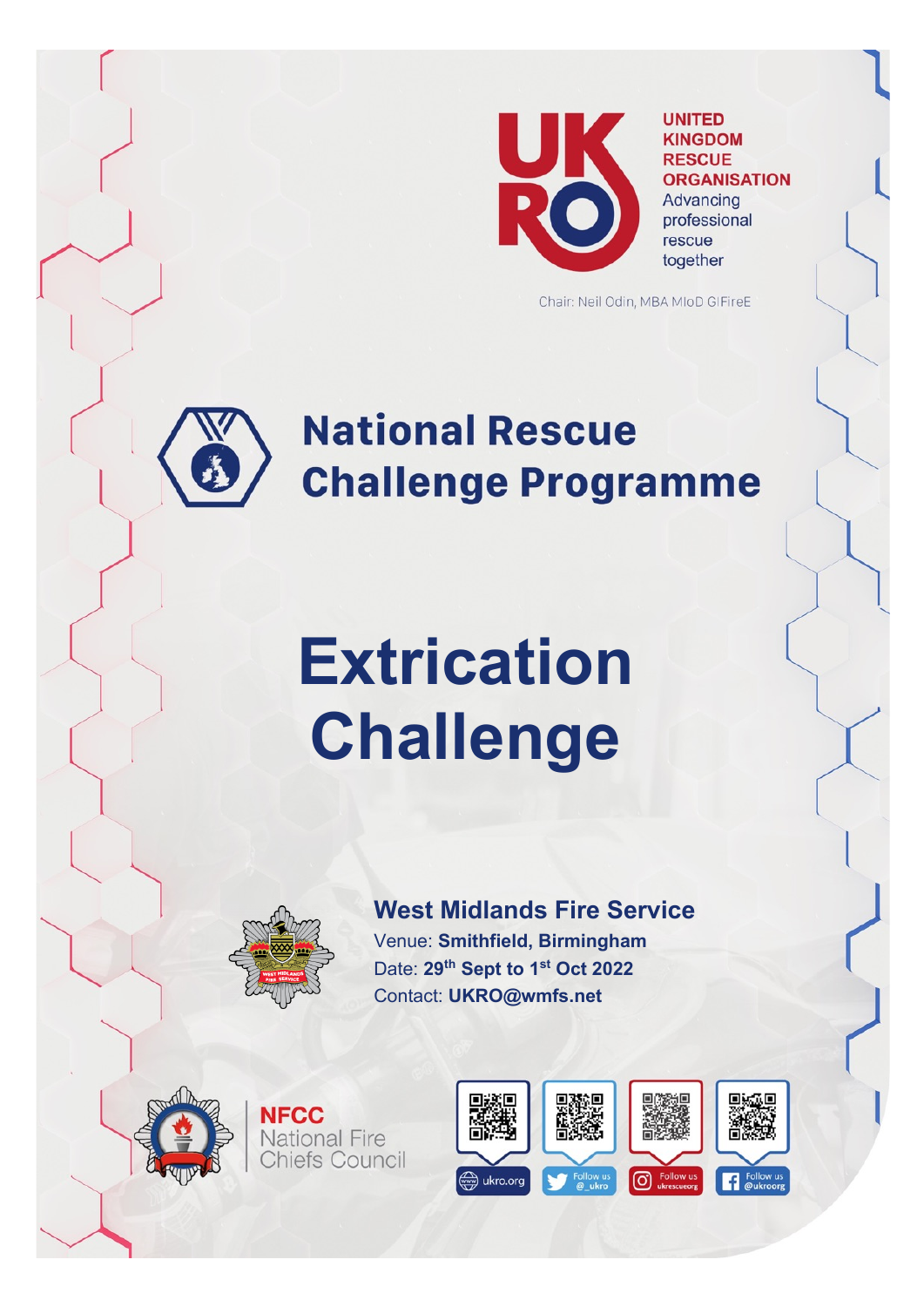#### **Contents**

| $\mathbf{1}$   | Introduction                                                      | Page 3  |
|----------------|-------------------------------------------------------------------|---------|
| $\overline{2}$ | The Objectives                                                    | Page 4  |
| 3              | The Benchmarks                                                    | Page 4  |
| 4              | The Challenge                                                     | Page 5  |
| 5              | The Rules                                                         | Page 7  |
| 6              | Code of Conduct                                                   | Page 9  |
| 7              | <b>Tools and Equipment</b>                                        | Page 10 |
| 8              | <b>Health and Safety</b>                                          | Page 12 |
| 9              | Assessing and Scoring                                             | Page 13 |
| 10             | Awards                                                            | Page 14 |
| 11             | Documentation - Team Registration Form                            | Page 15 |
| 11             | Documentation - Authorisation to Complete and Insurance Indemnity | Page 15 |

Copyright © United Kingdom Rescue Organisation (UKRO) [2022]

All rights reserved. No part of this publication may be reproduced, stored in a retrieval system of any nature, or transmitted, in any form or by any means including photocopying and recording, without the prior written permission of UKRO, the copyright owner. Licences issued by the Copyright Licensing Agency or any other reproduction rights organisation do not apply. If any unauthorised acts are carried out in relation to this copyright work, a civil claim for damages may be made and/or a criminal prosecution may result.

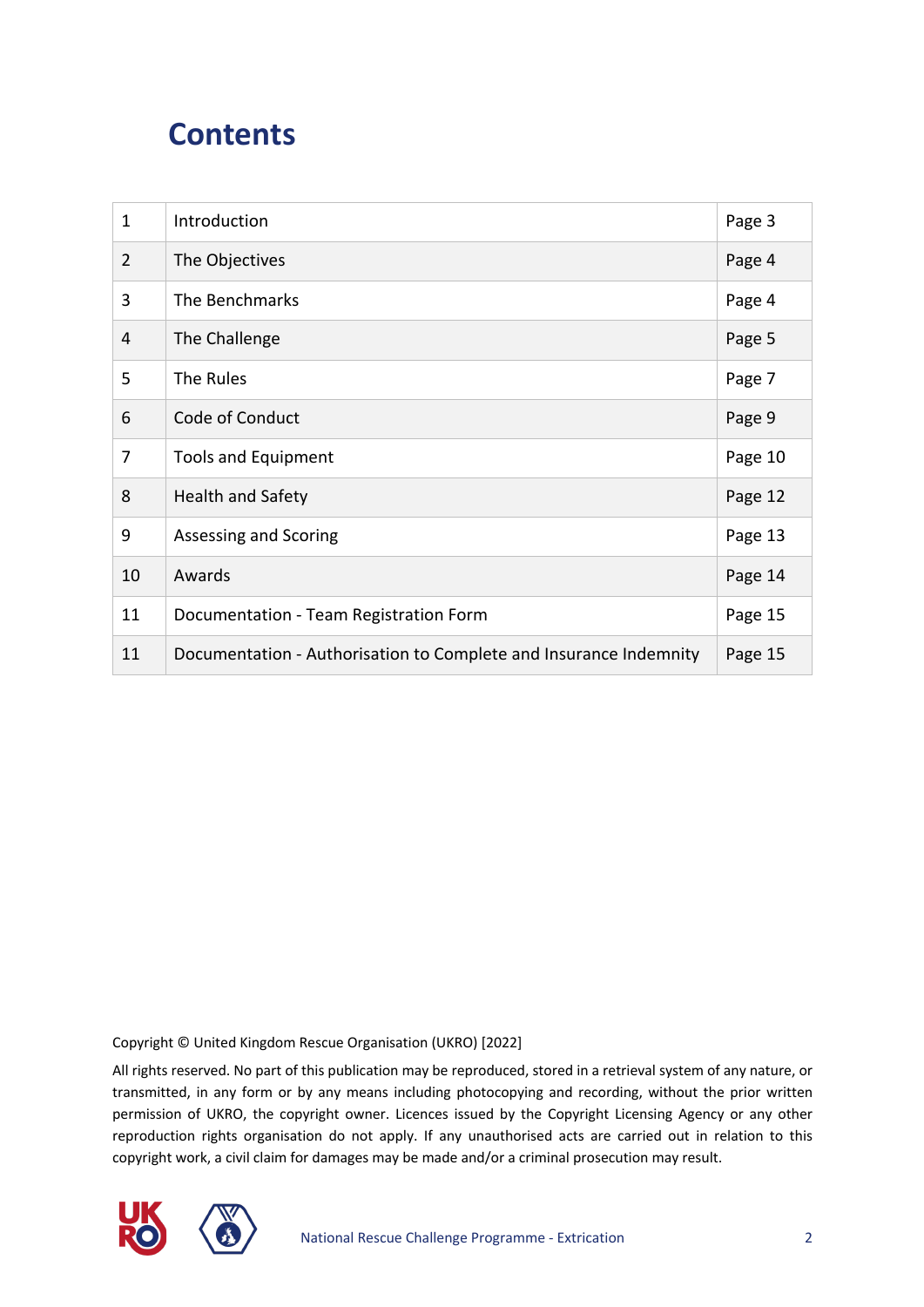## **1 Introduction**

|     | Welcome to the 2022 Extrication Challenge                                                                                                                                                                                                                                                                                                                                                                                                                                                                                             |
|-----|---------------------------------------------------------------------------------------------------------------------------------------------------------------------------------------------------------------------------------------------------------------------------------------------------------------------------------------------------------------------------------------------------------------------------------------------------------------------------------------------------------------------------------------|
| 1.1 | Road Traffic Collisions (RTC) are still the biggest killer of people in the United Kingdom<br>(UK). The Fire and Rescue Services Act 2004 now places a duty on Fire and Rescue<br>Services (FRS) not only to train and respond to such incidents, but also to obtain<br>information to support response and work in partnership with others to reduce death<br>on our roads.                                                                                                                                                          |
| 1.2 | The aim of the UKRO Extrication Challenge is to bring together teams of FRS personnel<br>who are committed, not only to displaying their ability, but also to expanding their<br>practical skills by learning from and teaching others involved in the same field.                                                                                                                                                                                                                                                                    |
| 1.3 | The UKRO Extrication Challenge is open to all UK emergency FRSs.                                                                                                                                                                                                                                                                                                                                                                                                                                                                      |
| 1.4 | Teams from FRSs throughout the UK are brought together to a single venue where their<br>skills are put to the test by tackling different RTC scenarios, over a period of two days.                                                                                                                                                                                                                                                                                                                                                    |
| 1.5 | The skills that the teams have developed in training for the UKRO Extrication Challenge<br>and acquire during the two days will return with them, to their individual FRSs. This<br>experience, knowledge and skill will be used to great effect when the team members<br>deliver their next training sessions and/or attend their next RTC involving 'Persons<br>Trapped'; there is no doubt, that a given casualty(s) will receive a far better service from<br>firefighters who have taken part in the UKRO Extrication Challenge. |
| 1.6 | The emphasis of the UKRO Extrication Challenge is on developing and promoting 'Best<br>Safe Practice'; the ethos is not merely to win. The UKRO Extrication Challenge is<br>designed to improve the knowledge, skills and understanding of UK FRSs enabling them<br>to deliver an improved, professional service to the communities they serve.                                                                                                                                                                                       |
| 1.7 | The UKRO Extrication Challenge may appear to be all about the competition, this<br>couldn't be further from the truth. The UKRO Extrication Challenge is a learning<br>platform, testing skills through strict assessment where participants are encouraged to<br>make hard and critical examination of their own rescue practices and techniques.<br>Successful teams will need to study current extrication philosophy and search for new<br>and innovative ideas.                                                                  |
| 1.8 | Although one team will be adjudged the 'Best Team' overall, in truth the real winners<br>of the UKRO Extrication Challenge will be the future casualties of RTCs throughout the<br>UK.                                                                                                                                                                                                                                                                                                                                                |



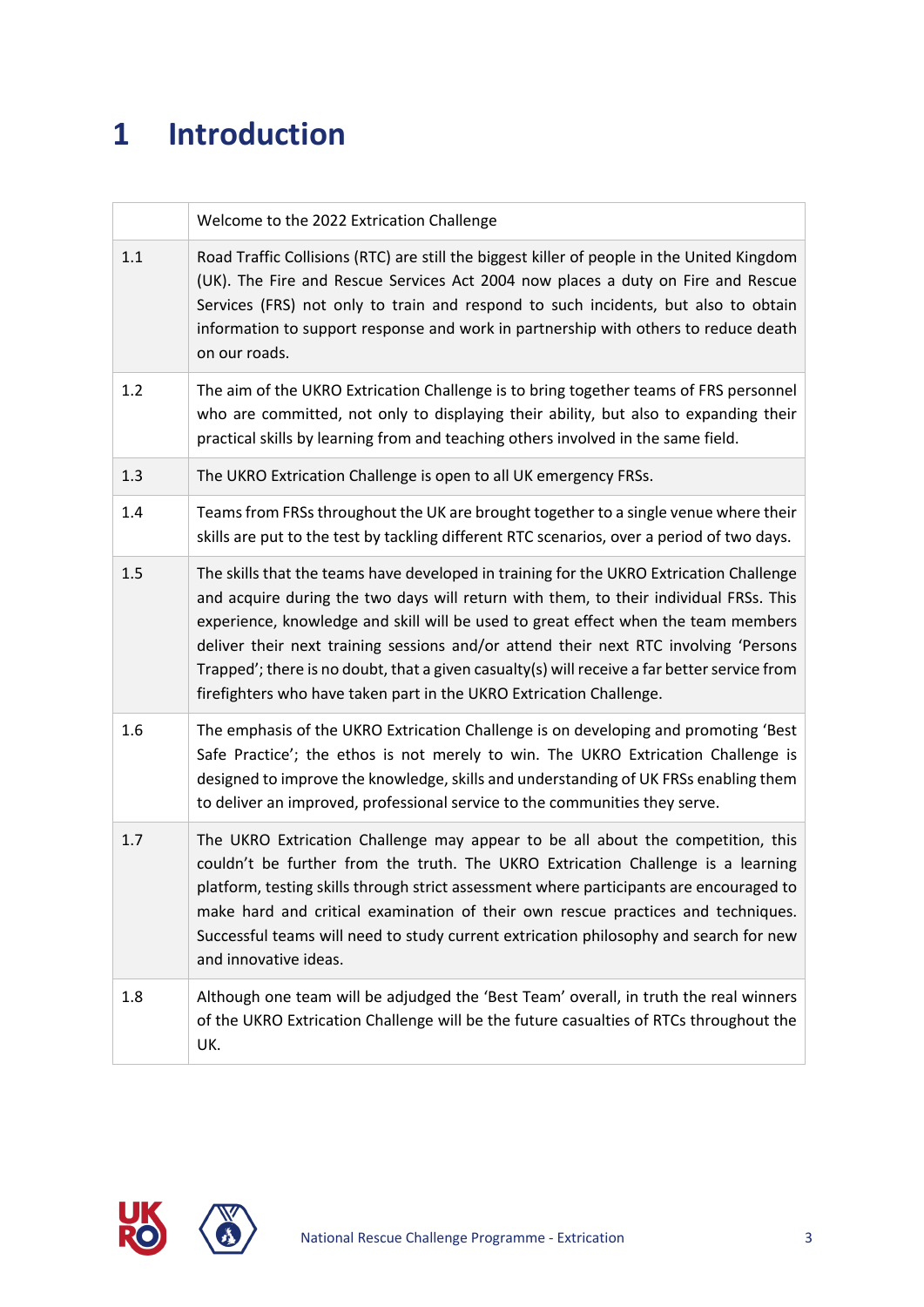#### **2 The Objectives**

| 2.1 | The UKRO Extrication Challenge will provide an arena for FRS personnel from across the<br>UK to come together, in order to stimulate and develop proficiency levels in all areas of<br>RTC rescue, including:                                                                                  |
|-----|------------------------------------------------------------------------------------------------------------------------------------------------------------------------------------------------------------------------------------------------------------------------------------------------|
|     | Incident Command,<br>$\bullet$<br>Team Approach,<br>Safety,<br>$\bullet$<br>Physical and Medical Extrication,<br>$\bullet$<br>Pre-Hospital Medical Care, and<br>$\bullet$<br>Expert Use of RTC Rescue Equipment.<br>$\bullet$                                                                  |
| 2.2 | The UKRO Extrication Challenge will identify 'Best Safe Practice' through the<br>assessment of the knowledge, skills and understanding demonstrated by participating<br>teams and subsequently enable those 'Best Safe Practices' to be transferred back into<br>the participating teams FRSs. |

#### **3 The Benchmarks**

| 3.1 | The UKRO believes that the Extrication Challenge is a learning environment and that<br>the teams taking part are subsequently better able to achieve the following RTC related<br>benchmarks:                          |
|-----|------------------------------------------------------------------------------------------------------------------------------------------------------------------------------------------------------------------------|
|     | Adopt a 'Casualty Focused, Safety First' approach which will be underpinned by<br>$\bullet$<br>dynamic incident command,<br>Possess high and very proficient levels of pre-hospital medical care attained<br>$\bullet$ |
|     | through a casualty centred approach,                                                                                                                                                                                   |
|     | Able to demonstrate their broader knowledge across the spectrum of<br>$\bullet$<br>extrication principles, techniques and scene safety,                                                                                |
|     | Able to demonstrate ingenuity and innovation in terms of technical/practical<br>$\bullet$<br>skill, through deployment of suitable and sufficient resources,                                                           |
|     | A thorough understanding of the 'Safe Person Concept', and The dissemination<br>$\bullet$<br>of an agreed 'Best Safe Practice'.                                                                                        |

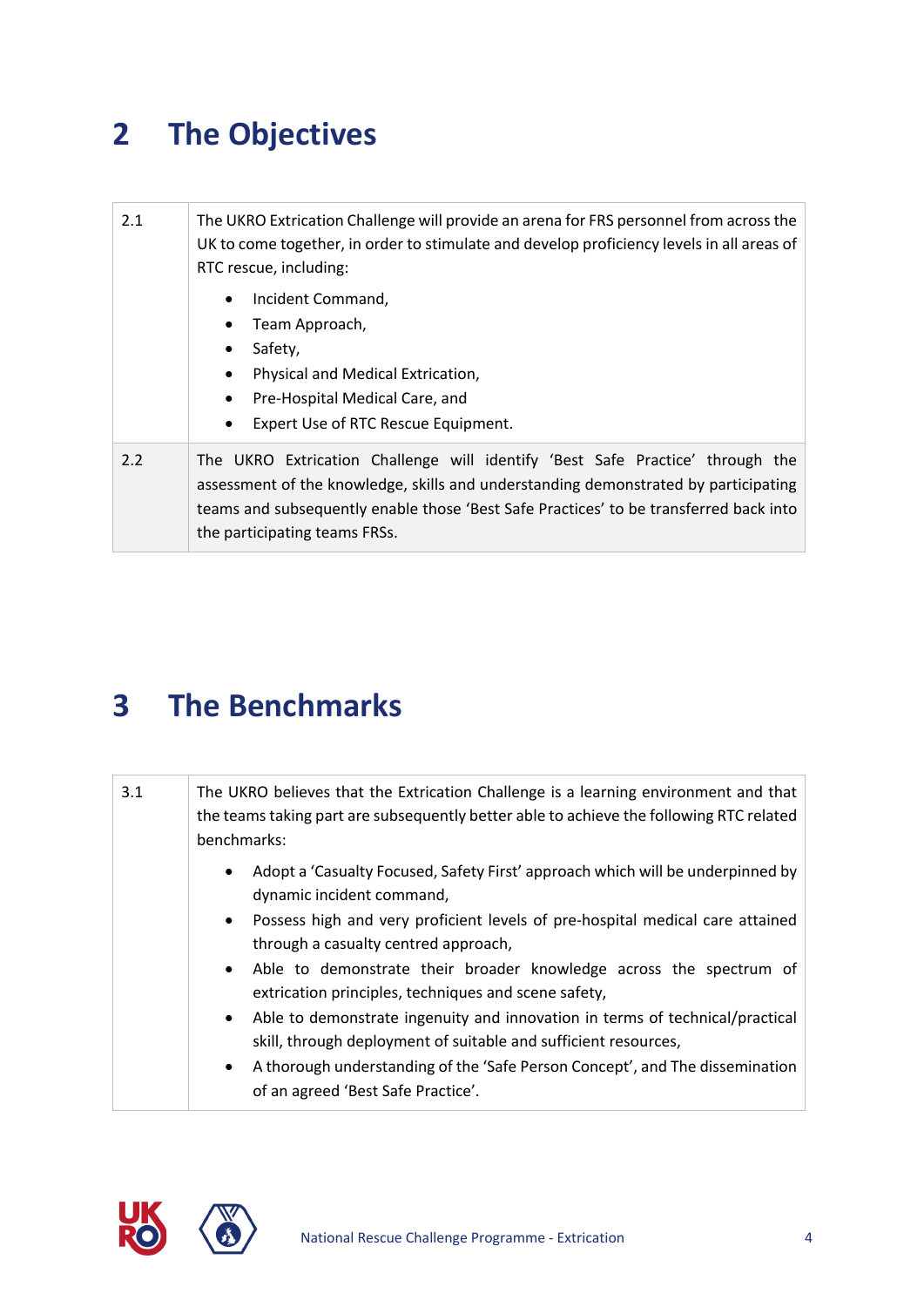#### **4 The Challenge**

| 4.1 | The UKRO Extrication Challenge will be run in two sections over two days. All teams and<br>team members will take part in the first section and are designated a 'Run Off' time.                                                                                                                                                                                                                                                                                                                                                                                                                                                                                                                                                                                                                                                |
|-----|---------------------------------------------------------------------------------------------------------------------------------------------------------------------------------------------------------------------------------------------------------------------------------------------------------------------------------------------------------------------------------------------------------------------------------------------------------------------------------------------------------------------------------------------------------------------------------------------------------------------------------------------------------------------------------------------------------------------------------------------------------------------------------------------------------------------------------|
| 4.2 | Each team will be assessed, using common criteria, by a minimum team of four UKRO<br>Assessors who will score the following areas:<br>Incident Command and Control (Command),<br>$\bullet$<br>Physical Rescue and General Extrication Techniques (Technical), and<br>Pre-Hospital Medical Care and Casualty Extrication (Medical - Interior and<br>Exterior Assessors).                                                                                                                                                                                                                                                                                                                                                                                                                                                         |
| 4.3 | The first UKRO Extrication Challenge section/day consists of one 30-minute scenarios,<br>which may involve a number of vehicles in differing positions, e.g. on the side, on the<br>roof, etc. and more than one casualty.<br>The live casualty or casualties (also known as Interior Assessor's) will be included in<br>each scenario and there will also other vehicles or 'Props', in the vicinity, to ensure that<br>the scenario is realistic, some of the casualties may have time critical injuries or medical<br>conditions, these may include a simulated absolute entrapment, physically by a part of<br>the vehicle(s).<br>The presence of Large Goods Vehicles (LGV) within the scenario will require stabilisation<br>techniques to be demonstrated, and consideration of lifting plans.                           |
| 4.4 | Teams are allocated thirty minutes to complete as much of the scenario as is safely<br>possible for them to do so. The 30-minute scenario requires all (six) team members to<br>participate.                                                                                                                                                                                                                                                                                                                                                                                                                                                                                                                                                                                                                                    |
| 4.5 | On the second day of the UKRO Extrication Challenge, all teams will take part in a 20-<br>minute scenario. As with the thirty minute scenario on day one it may involve a number<br>of vehicles in differing positions e.g. on the side, on the roof, etc and more than one<br>casualty.<br>The live casualty or casualties (also known as Interior Assessor's) will be included in<br>each scenario and there will also other vehicles or 'Props', in the vicinity, to ensure that<br>the scenario is realistic, some of the casualties may have time critical injuries or medical<br>conditions, these may include a simulated absolute entrapment, physically by a part of<br>the vehicle(s).<br>The presence of Large Goods Vehicles (LGV) within the scenario will require stabilisation<br>techniques to be demonstrated. |
| 4.6 | Teams are allocated twenty minutes to complete as much of the scenario as is safely<br>possible for them to do so. The 20-minute scenario requires all (six) team members to<br>participate.                                                                                                                                                                                                                                                                                                                                                                                                                                                                                                                                                                                                                                    |



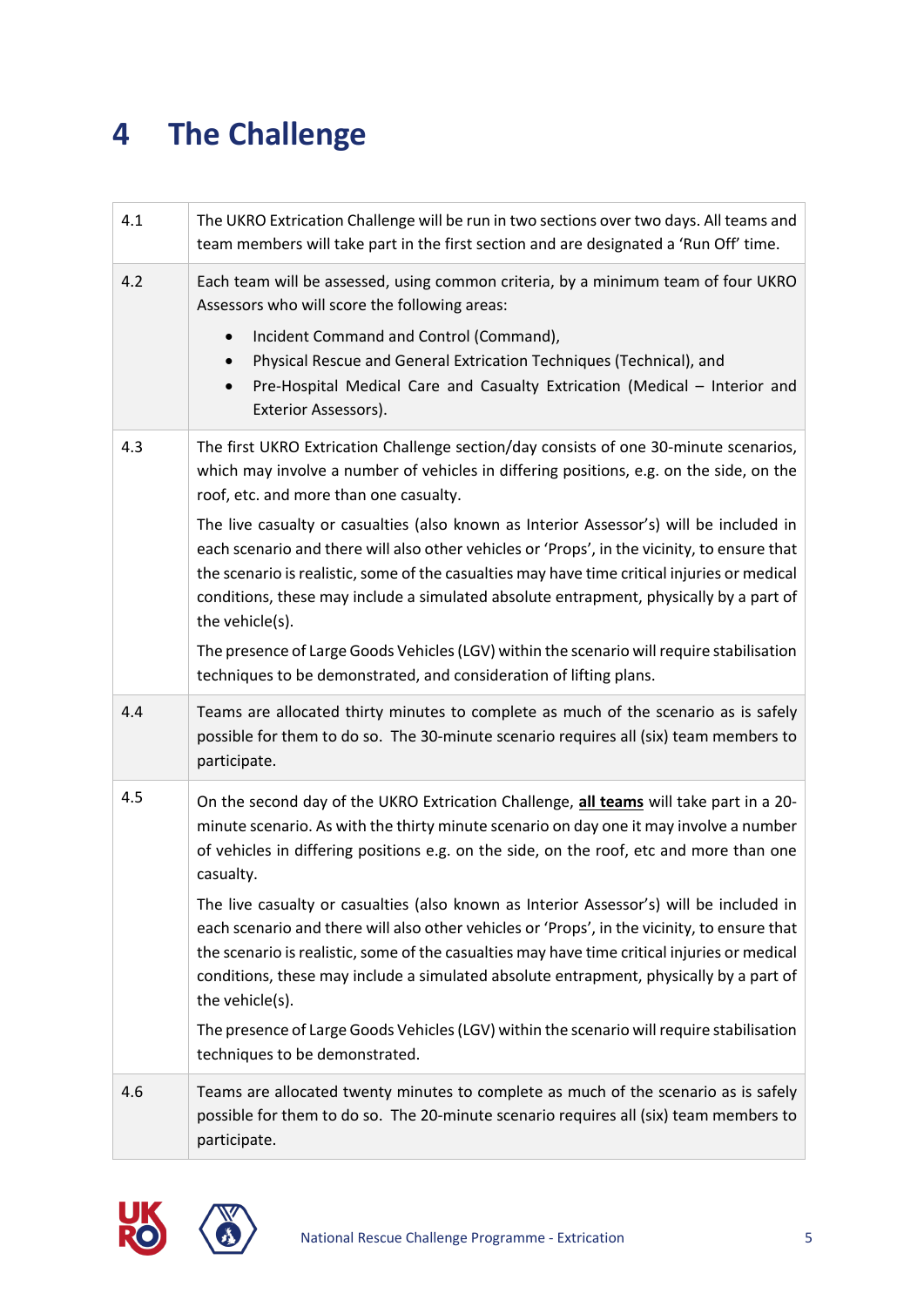| 4.7  | Teams are expected to create space in order to extricate the casualty; techniques that<br>are considered to demonstrate 'removing the casualty from the vehicle', 'rather than<br>the vehicle from the casualty', unless dictated by the casualty's injuries, will be assessed<br>accordingly.                                                                                        |
|------|---------------------------------------------------------------------------------------------------------------------------------------------------------------------------------------------------------------------------------------------------------------------------------------------------------------------------------------------------------------------------------------|
| 4.8  | In the event that a team successfully extricates a casualty from the vehicle(s) and<br>suitably stabilises and packs the casualty on a longboard, there will be an opportunity<br>to provide a one minute handover to the Medical Assessor. On completion of this<br>handover the casualty is deemed to be in the hands of a medical professional. In any<br>event, on the completion |
|      | of scenario the team medic will be required to answer any questions the UKRO Medical<br>Assessor may have to clarify any medical related points.                                                                                                                                                                                                                                      |
|      | Further confirmation of the above will be provided at the 'Team Leader's Briefing',<br>including what information will be available as 'Medical Injects'.                                                                                                                                                                                                                             |
|      | Note: Simply asking or not demonstrating an accurate assessment of Respiratory Rate,<br>Pulse Rate, etc. will result in the Interior Assessor remaining in character and not<br>providing the 'Medical Inject' information.                                                                                                                                                           |
| 4.9  | Each team will be given a 'Hot' debrief immediately following their 'Run Off', by the<br><b>UKRO Assessing Team.</b>                                                                                                                                                                                                                                                                  |
| 4.10 | A 'Feedback Document' regarding each team's performance at the UKRO Extrication<br>Challenge is normally made available at the Closing Ceremony.                                                                                                                                                                                                                                      |
| 4.11 | During the scenarios UKRO Assessors will be vigilant in respect of their positioning<br>within the 'Pit' Area, affording the appropriate space for teams to operate. It is,<br>however, recognised                                                                                                                                                                                    |
|      | that UKRO Assessors will have to be in close proximity to some operations in order to<br>oversee the actions, techniques, etc. and reflect an accurate assessment.                                                                                                                                                                                                                    |
|      | Due to communication requirements with the Interior Assessor(s) (The Live<br>Casualty(s)), it should be anticipated that the Medical Assessor(s) may be in close<br>proximity at all times.                                                                                                                                                                                           |
| 4.12 | All Team Captains will be expected to attend an assessor 30 minute debrief at the end<br>of the first day, where general feedback from the UKRO assessing team will be given.                                                                                                                                                                                                         |



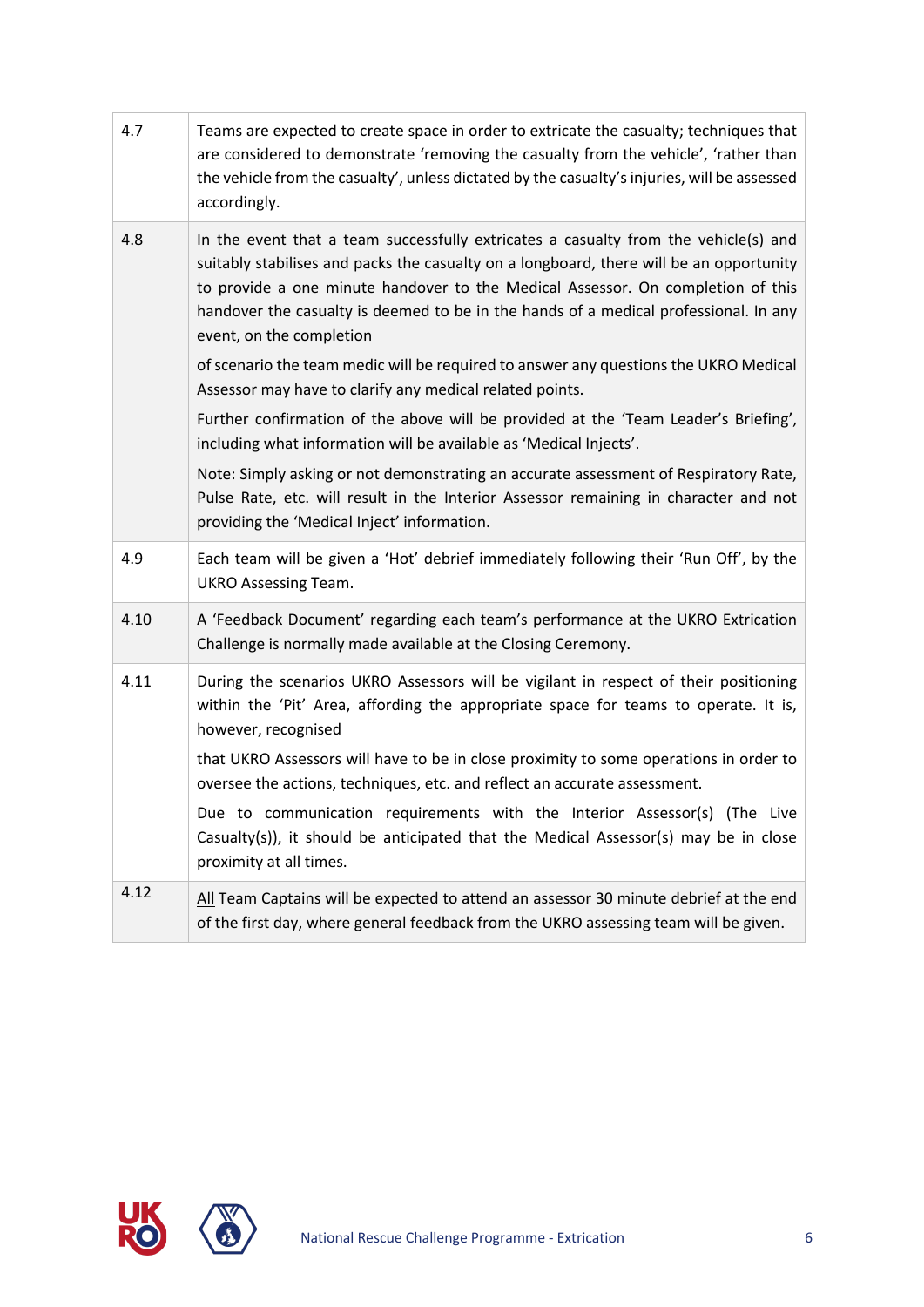#### **5 The Rules**

| 5.1 | No team/team member will participate in the UKRO Extrication Challenge without the<br>appropriate 'Authorisation to Compete' from a senior manager of their FRS, preferably<br>the Chief Fire and Rescue Officer, Chief Executive Officer or their Deputy.                                                                                                                                                                                                                                                                                                                                                                                                                      |
|-----|---------------------------------------------------------------------------------------------------------------------------------------------------------------------------------------------------------------------------------------------------------------------------------------------------------------------------------------------------------------------------------------------------------------------------------------------------------------------------------------------------------------------------------------------------------------------------------------------------------------------------------------------------------------------------------|
| 5.2 | All teams/team members must attend and take part in the mandatory UKRO<br>Educational Workshops, as per the UKRO Extrication Challenge timetable.<br>Note: Failure to attend the UKRO Educational Workshops may result in a team not being<br>allowed to compete. All educational workshops will be CPD events and run for approx.<br>80 minutes with up to four teams attending at any one time. Some Prior educational<br>learning will be provided digitally prior to the event. The UKRO Education team will<br>provide a confirmation of knowledge and understanding session with extrication teams<br>for 20 minutes whilst they are in Isolation / Equipment preparation |
| 5.3 | Each team will consist of a crew of six (this includes a nominated 'Team Leader' and<br>'Medic').                                                                                                                                                                                                                                                                                                                                                                                                                                                                                                                                                                               |
|     | Note: All team members must be employed by the rescue team they are representing.                                                                                                                                                                                                                                                                                                                                                                                                                                                                                                                                                                                               |
| 5.4 | Only Personal Protective Equipment (PPE) or Respiratory Protective Equipment (RPE)<br>which is approved by the team's FRS is permitted to be worn by team members,<br>including the 'Medic'.                                                                                                                                                                                                                                                                                                                                                                                                                                                                                    |
|     | In addition to approved coveralls, etc. all team members must wear head, eye, hand<br>and foot protection at all times, 'Full Face' protection must be worn when appropriate.                                                                                                                                                                                                                                                                                                                                                                                                                                                                                                   |
| 5.5 | The Pre-Hospital Medical Care of the casualty will be evaluated using the CAcBD and E<br>protocols, with safety being of prime importance.                                                                                                                                                                                                                                                                                                                                                                                                                                                                                                                                      |
|     | C = Catastrophic Haemorrhage.                                                                                                                                                                                                                                                                                                                                                                                                                                                                                                                                                                                                                                                   |
|     | A = Airway Management.                                                                                                                                                                                                                                                                                                                                                                                                                                                                                                                                                                                                                                                          |
|     | $c =$ Cervical Spine.                                                                                                                                                                                                                                                                                                                                                                                                                                                                                                                                                                                                                                                           |
|     | B = Breathing and Resuscitation.                                                                                                                                                                                                                                                                                                                                                                                                                                                                                                                                                                                                                                                |
|     | $C = Circulation$ .                                                                                                                                                                                                                                                                                                                                                                                                                                                                                                                                                                                                                                                             |
|     | $D = Disability.$                                                                                                                                                                                                                                                                                                                                                                                                                                                                                                                                                                                                                                                               |
|     | $E = Examine$ and Expose.                                                                                                                                                                                                                                                                                                                                                                                                                                                                                                                                                                                                                                                       |
| 5.6 | As mentioned previously, each scenario will have a minimum of four UKRO Assessors<br>allocated to it (The UKRO Assessing Team). Each UKRO Assessing Team works under the<br>direction of the Head Assessor/Extrication Lead and Deputy Lead. All UKRO Assessor<br>written information/feedback will remain the property of the UKRO and shall remain<br>confidential.                                                                                                                                                                                                                                                                                                           |

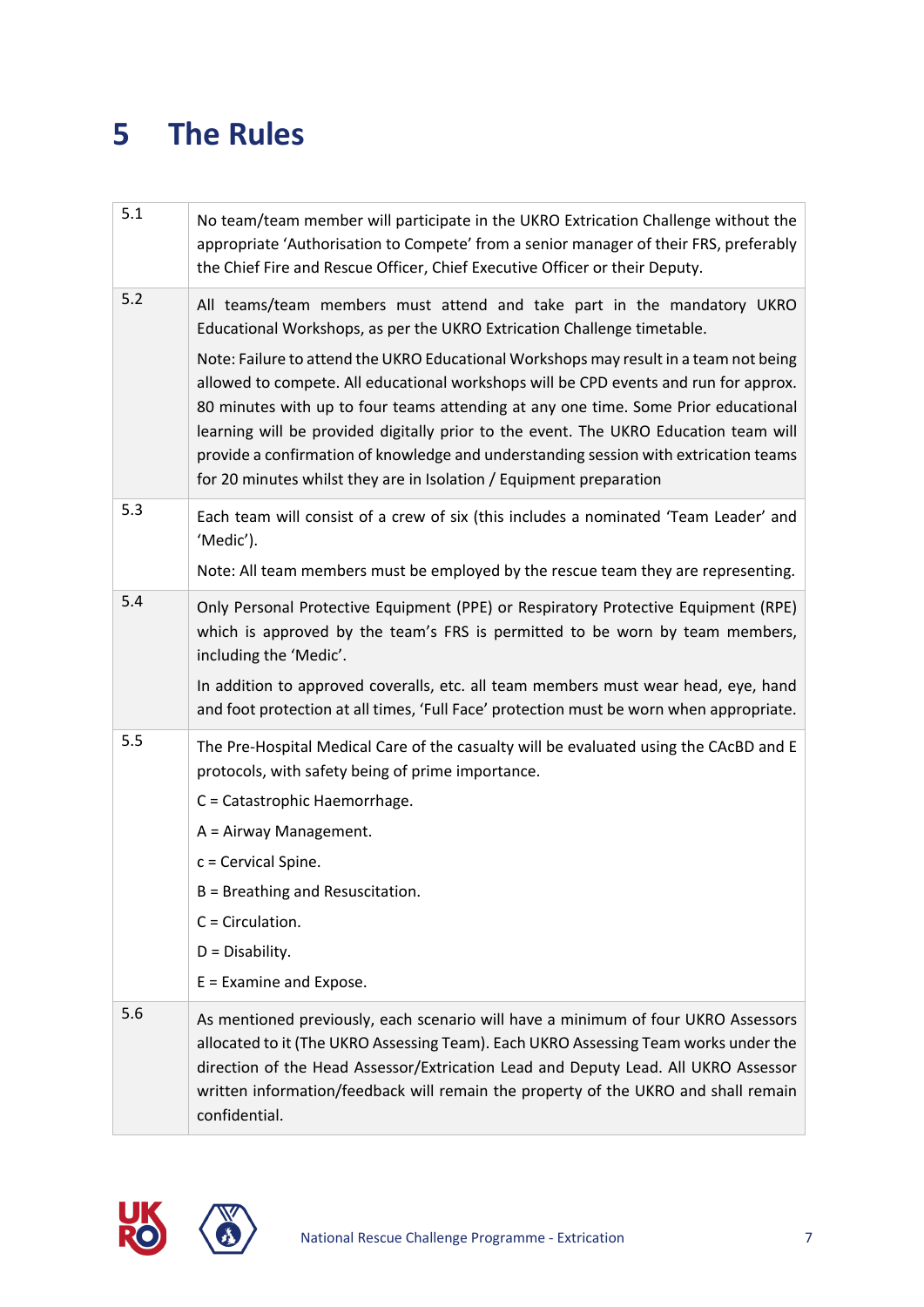| 5.7  | A Head Assessor/Extrication Lead will be appointed to coordinate the UKRO Assessors<br>and resolve any disputes.<br>Where a team leader of any team has a grievance or dispute regarding the content of<br>their 'Hot' debrief, they must report it, in writing, to the Head Assessor/Extrication Lead                                                                                                                                                |
|------|-------------------------------------------------------------------------------------------------------------------------------------------------------------------------------------------------------------------------------------------------------------------------------------------------------------------------------------------------------------------------------------------------------------------------------------------------------|
| 5.8  | within one hour of completing the given scenario.<br>It must be noted that the UKRO Head Assessors decision is final and all teams/team                                                                                                                                                                                                                                                                                                               |
|      | members are asked to respect that decision.                                                                                                                                                                                                                                                                                                                                                                                                           |
| 5.9  | It must be noted that the UKRO Head Assessors decision is final and all teams/team<br>members are asked to respect that decision.                                                                                                                                                                                                                                                                                                                     |
| 5.10 | Teams may use radio communications equipment, in the form of either hand-held<br>radios and/or helmet attachments, as long as they do not interfere with the UKRO<br>and/or 'UKRO Challenge Hosts' communication equipment. Approval for the use of such<br>radio communications equipment must be sought from the UKRO Logistics<br>Lead before Isolation / Equipment Preparation AND be available for use by all teams in<br>all pits if requested. |
|      | If approved It will be the team leader's responsibility to supply the UKRO Assessor co-<br>ordinator with the team's radio communications equipment, on the same frequency,<br>etc. before a team enters Isolation / Equipment preparation so this can be handed to<br>the UKRO Command assessor for the appropriate scenario.                                                                                                                        |
| 5.11 | The UKRO and 'UKRO Challenge Host' will supply a comprehensive selection of RTC<br>equipment (Refer to the Tools and Equipment Section of this document (Section 7)).<br>Equipment provided for heavy rescue, not forming part of the standard stowage on<br>each of the appliances, will be available in the 'Pit' Areas, where required.                                                                                                            |
| 5.12 | Teams will have to provide all of their own PPE, including consumable items, i.e. dust<br>masks, disposable gloves, etc.                                                                                                                                                                                                                                                                                                                              |
| 5.13 | It is mandatory that all team leaders' or their designated deputies attend the 'Team<br>Leader's Briefing'.                                                                                                                                                                                                                                                                                                                                           |
|      | Teams will not be allowed to 'exchange' any of the RTC equipment on the Tools and<br>Equipment list, in Section 7 (Currently under review).                                                                                                                                                                                                                                                                                                           |
|      | Tool belts may be provided and worn by teams, but all items of equipment must be<br>safely stowed and the tool belts approved by the teams own FRS and the Extrication<br>Lead (Further details on how to seek this approval is published on the UKRO Website).                                                                                                                                                                                       |
|      | Additional medical items of equipment may be stored in the Trauma Bags provided, but<br>must be approved by the teams own FRS and the Extrication Lead.                                                                                                                                                                                                                                                                                               |
|      | Note: Any team who is found not to conform to these rules may be disqualified from<br>the UKRO Extrication Challenge.                                                                                                                                                                                                                                                                                                                                 |



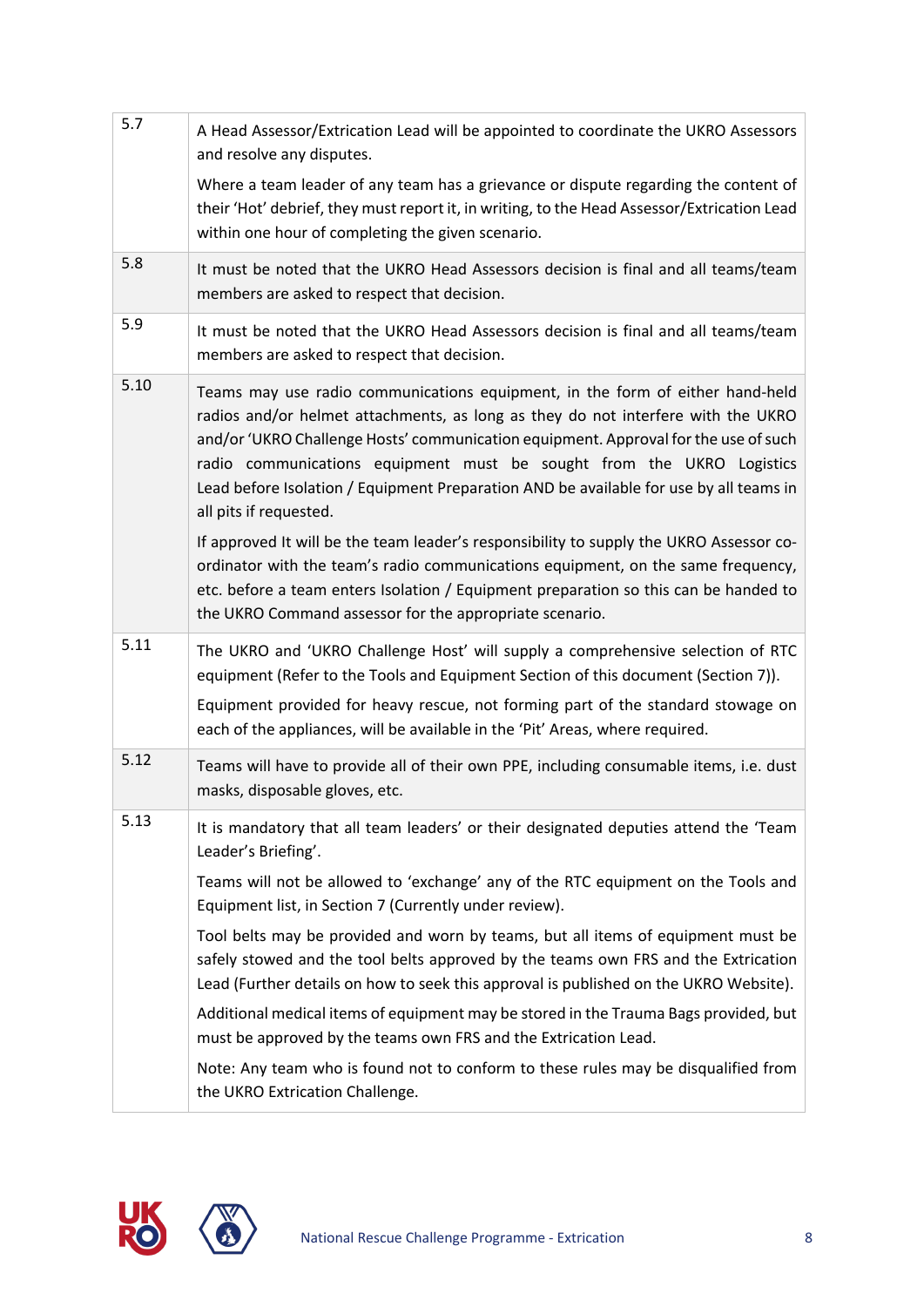| 5.14 | Teams may 'loan' approved equipment to other teams, for use as part of their 'Team<br>Equipment', but must ensure that the recipients are fully familiarised with the<br>equipment, specifically any safety features.                                                                                                            |
|------|----------------------------------------------------------------------------------------------------------------------------------------------------------------------------------------------------------------------------------------------------------------------------------------------------------------------------------|
| 5.15 | All teams/team members are requested to respect the RTC equipment supplied by the<br>UKRO, 'UKRO Challenge Host' FRS and/or other teams ('loaned' equipment).                                                                                                                                                                    |
| 5.16 | Teams will present themselves to the Team Registration Area, at least sixty (60) minutes<br>prior to their designated 'Run Off' time or when directed by the UKRO Extrication<br>Challenge timetable.                                                                                                                            |
|      | Note: Failure to attend the Team Registration Area by the expected time may result in<br>a team not being allowed to compete.                                                                                                                                                                                                    |
| 5.17 | The UKRO and 'UKRO Challenge Host' FRS will not be responsible for any damage or<br>loss of any equipment as a result of participating in this event.                                                                                                                                                                            |
| 5.18 | Insurance, etc. for the protection of team members shall be the sole responsibility of<br>the team/team members FRS. No team will participate in the UKRO Extrication<br>Challenge without the appropriate 'Insurance Indemnity'.<br>The 'UKRO Challenge Host' FRS will supply Third Party Liability Insurance.                  |
| 5.19 | Each team is responsible for the provision of language interpretation where English is<br>not the predominant language anticipated to be used during the event. In the event of<br>such a provision, the Head Assessor/Extrication Lead or Deputy Lead must be consulted<br>with in advance of the event and any given scenario. |

#### **6 Code of Conduct**

| 6.1 | All teams/team members are reminded that they are not only representatives of their<br>own FRSs, but also the Fire and Rescue profession as a whole, therefore, all teams/team<br>members are requested to conduct themselves accordingly.                                                |
|-----|-------------------------------------------------------------------------------------------------------------------------------------------------------------------------------------------------------------------------------------------------------------------------------------------|
| 6.2 | Both the Opening and Closing Ceremonies are formal functions and teams/team<br>members are expected to present themselves in their FRS's 'Shirt Sleeve Order'. Caps<br>are not to be worn.                                                                                                |
| 6.3 | Teams/Team Members are expected to be smartly dressed whilst at the UKRO<br>Extrication Challenge venue, it is preferred that 'Working Rig/Workwear' be worn to<br>tour the site, however this can be relaxed to casual wear, so long as it is smart and<br>approved by the team manager. |



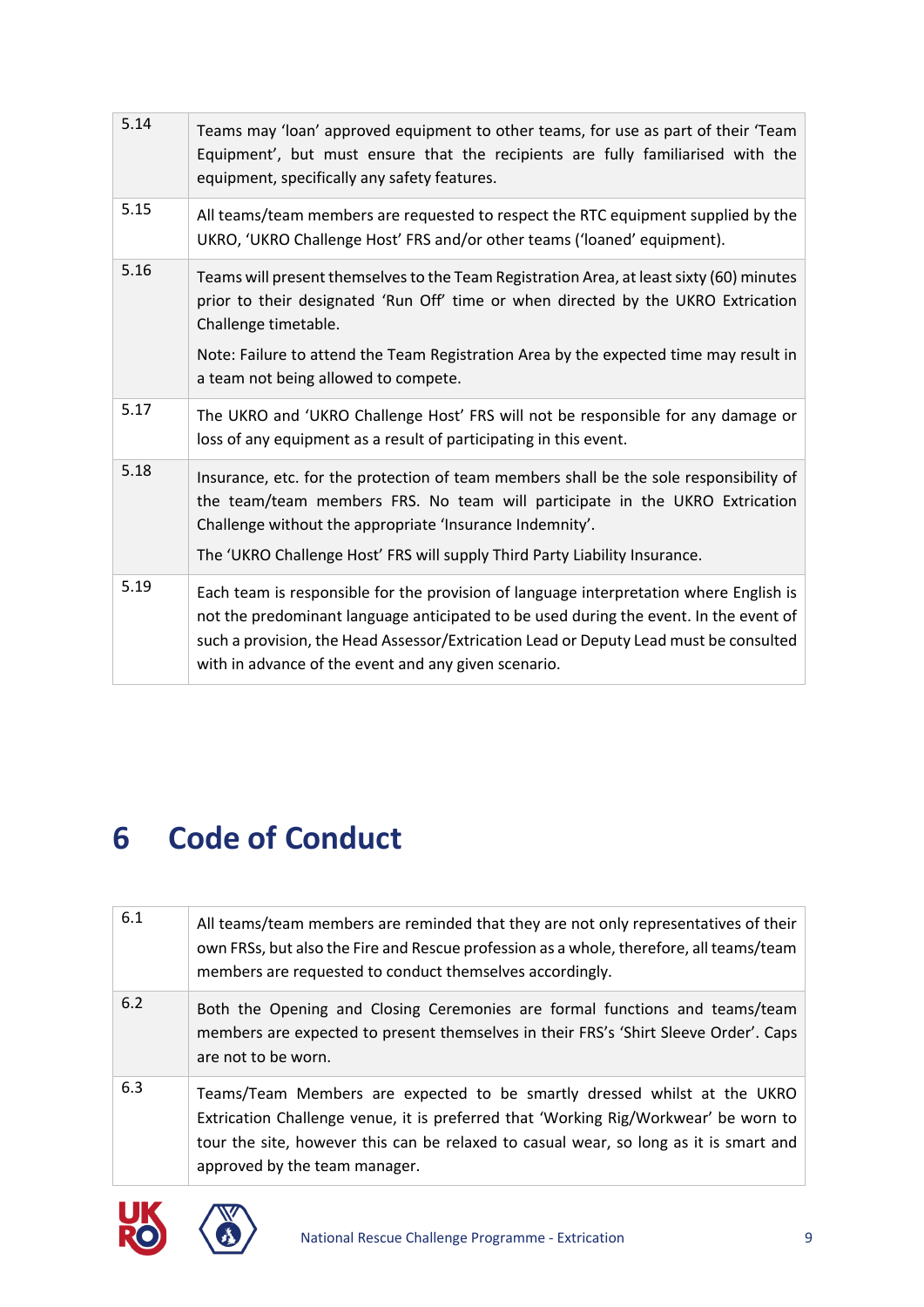| 6.4  | Full PPE will be worn in the 'Pit' and 'Service' Areas, i.e. Equipment Preparation, this<br>may be relaxed during 'Make-Up' at the discretion of the UKRO Command Assessor,<br>Safety Officer and/or Logistics Lead.                                                                                                                                  |
|------|-------------------------------------------------------------------------------------------------------------------------------------------------------------------------------------------------------------------------------------------------------------------------------------------------------------------------------------------------------|
| 6.5  | While it is accepted that a variety of evening events perform an important part of the<br>socialising aspect of the UKRO Extrication Challenge, participants are again reminded<br>to conduct themselves in a manner befitting their FRS/Fire and Rescue profession and<br>have due regard to non-FRS persons who may share the same facilities, etc. |
|      | Note: Team members whose general health gives cause for concern, i.e. as a result of<br>individuals being under the influence of alcohol or any other substance, during the<br>UKRO Extrication Challenge and/or the Educational Workshops, will result in a team/<br>team member not being allowed to compete.                                       |
| 6.6  | As required by common good manners, teams/team members are kindly requested to<br>use appropriate language at all times, especially, whilst in public and while in FRS<br>uniform.                                                                                                                                                                    |
| 6.7  | All UKRO Assessors and Officials are experienced RTC related rescue professionals and<br>will deliver a fair and unbiased Extrication Challenge. An appropriate degree of<br>reciprocated professional respect is expected from all teams/team members.                                                                                               |
| 6.8  | Fair play and good sportsmanship is respected and valued. It is expected from all teams/<br>team members during their own scenarios and as spectators to other team's scenarios.                                                                                                                                                                      |
| 6.9  | Teams/Team Members are not to canvass any UKRO Assessor(s) or Official(s).                                                                                                                                                                                                                                                                            |
| 6.10 | Team Leaders/Managers will be held accountable for their respective teams/team<br>members.                                                                                                                                                                                                                                                            |

## **7 Tools of Equipment**

| 7.1 | The 2022 National Challenge will see the following rule for the use of 'Team Equipment'.<br>No longer will teams be allowed to utilise any equipment during their scenarios that is<br>not on the standard inventory unless authorised under the innovation criteria. |
|-----|-----------------------------------------------------------------------------------------------------------------------------------------------------------------------------------------------------------------------------------------------------------------------|
| 7.2 | Innovation - "The act or process of inventing or introducing something new".                                                                                                                                                                                          |
|     | Teams wishing to use 'Team Equipment' may only do so if the item of equipment is                                                                                                                                                                                      |
|     | deemed as an innovation by the Extrication Lead, while supporting 'Best Safe Practice'                                                                                                                                                                                |
|     | and is approved by the applying teams FRS. This will not include any item of equipment                                                                                                                                                                                |



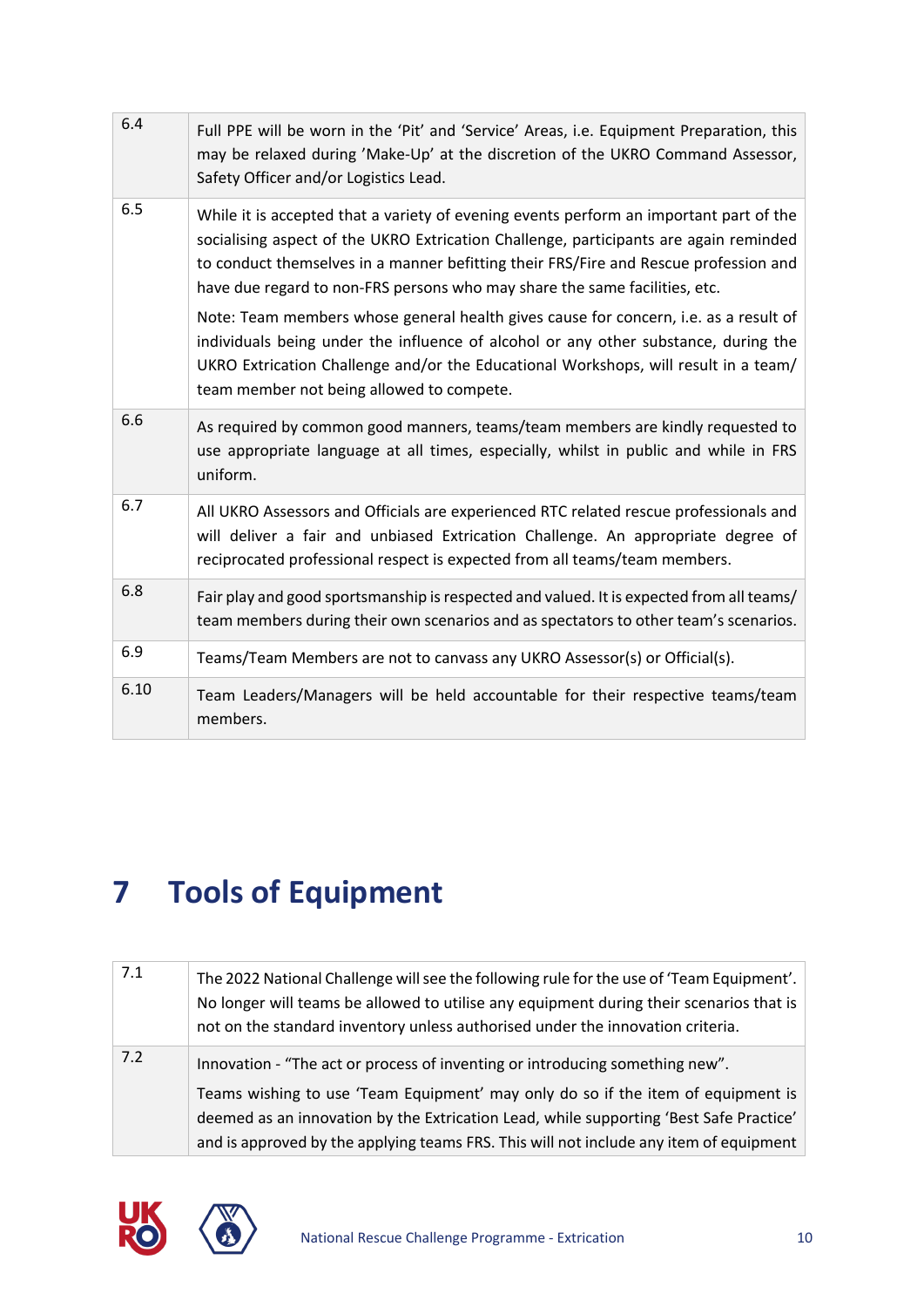|     | that is currently a standard inventory item within the UKRO National Challenge,<br>including medical equipment and hand tools.                                                                                                                                                                                                                                                                                                                                                                                                                                                                                                                                                                                                                                                                                                                                               |
|-----|------------------------------------------------------------------------------------------------------------------------------------------------------------------------------------------------------------------------------------------------------------------------------------------------------------------------------------------------------------------------------------------------------------------------------------------------------------------------------------------------------------------------------------------------------------------------------------------------------------------------------------------------------------------------------------------------------------------------------------------------------------------------------------------------------------------------------------------------------------------------------|
| 7.3 | To register the use of an item of equipment during the UKRO National Challenge under<br>the innovation criteria, an email should be submitted to Paul Hamer (Extrication Lead)<br>via e-mail nholmes@ukro.org.                                                                                                                                                                                                                                                                                                                                                                                                                                                                                                                                                                                                                                                               |
|     | Information provided should include evidence as stipulated in Sub-Section 7.4<br>supported by a brief description of how the item will support 'Best Safe Practice'.                                                                                                                                                                                                                                                                                                                                                                                                                                                                                                                                                                                                                                                                                                         |
|     | For an innovation to be considered at the UKRO National Challenge the following<br>procedure must be adopted.                                                                                                                                                                                                                                                                                                                                                                                                                                                                                                                                                                                                                                                                                                                                                                |
|     | All mechanical, hydraulic, electrical tools or items of equipment that will be<br>$\bullet$<br>required to be stored on an appliance must be registered and approved by the<br>Extrication Lead, at least one month before the UKRO National Challenge. In<br>this case items of equipment will only be approved for use during the UKRO<br>National Challenge if a supplier is identified to provide sufficient numbers to<br>complement each of the appliances and a further item for competitor training<br>(A minimum of five items in total).<br>All hand tools or medical equipment must be registered and approved at least<br>$\bullet$<br>two weeks before the UKRO National Challenge. There will be a requirement<br>for the applying team to present any hand tools or medical equipment to a<br>member of the Extrication Lead at the 'Team Leader's Briefing'. |
|     | Note: The UKRO reserve the right to prevent the use of any item of equipment not listed<br>on the standard inventory. If a team, at a later time is found to have used an item of<br>equipment during their UKRO National Challenge scenario that is not listed on the<br>standard inventory or approved by the Extrication Lead, they may be disqualified as per<br>Sub-Section 5.13.                                                                                                                                                                                                                                                                                                                                                                                                                                                                                       |
| 7.4 | To maintain acceptable levels of safety and ensure that entries are classed as an<br>innovation, due-diligence must have been completed by the applying team. To validate<br>the suitability of the item of equipment the following criteria must be met:                                                                                                                                                                                                                                                                                                                                                                                                                                                                                                                                                                                                                    |
|     | Any application must be endorsed in writing by the applying teams FRS.<br>$\bullet$<br>Any item of equipment which involves mechanical, hydraulic or electrical parts<br>$\bullet$<br>must conform to relevant legislative requirements and have a valid CE mark.<br>No item can replace equipment listed in Section 7 (Currently under review), for<br>$\bullet$<br>example, using a 24v battery instead of an 18v battery or a different supplier's<br>equipment which performs the same purpose.<br>A suitable Provision and Use of Work Equipment Regulations (PUWER)<br>$\bullet$<br>assessment must be provided.<br>Manufacturers technical specification must be provided.                                                                                                                                                                                            |

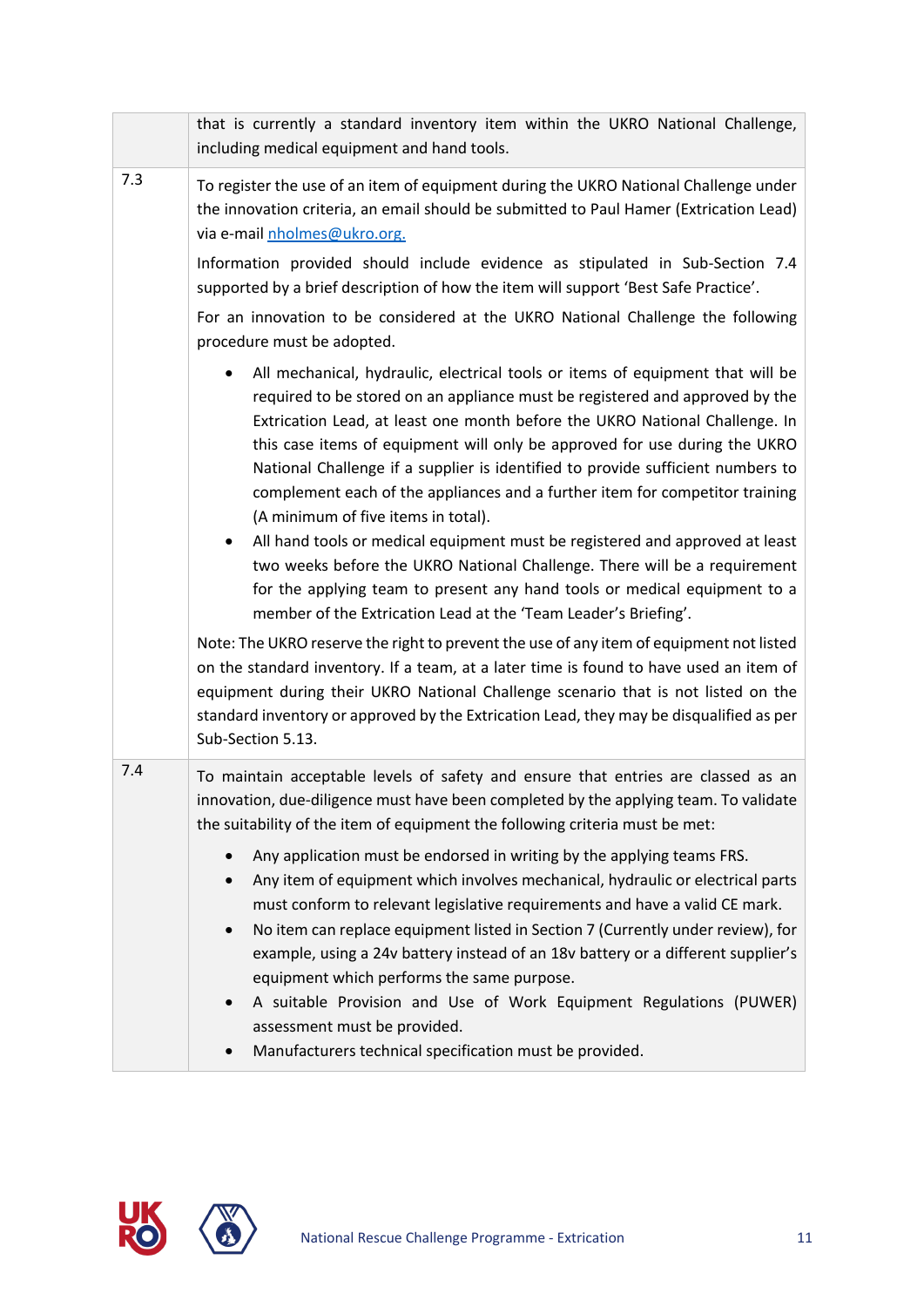#### **8 Health and Safety**

| 8.1 | A Risk Assessment (RA) will be conducted prior to each scenario by an appropriately<br>qualified SO to ensure the safety of teams/team members, spectators and UKRO<br>Assessors. Dynamic Risk Assessment (DRA) will occur throughout the scenario, not only<br>by the team involved but also by the UKRO Assessors.                                                                                                                                                                                                                                                 |  |  |  |
|-----|----------------------------------------------------------------------------------------------------------------------------------------------------------------------------------------------------------------------------------------------------------------------------------------------------------------------------------------------------------------------------------------------------------------------------------------------------------------------------------------------------------------------------------------------------------------------|--|--|--|
| 8.2 | Any unsafe or potentially unsafe practice will be stopped immediately and corrected<br>(see Rule 5.9).                                                                                                                                                                                                                                                                                                                                                                                                                                                               |  |  |  |
| 8.3 | All activities within the UKRO Extrication Challenge venue fall under the control of the<br>'UKRO Challenge Host' working in unison with the UKRO. All activities within working<br>'Pit' Areas of all the elements of the UKRO Extrication Challenge, including the setting-<br>up and dismantling after are the responsibility of UKRO. To ensure the safety and well-<br>being of all persons involved in these activities, a full programme of RAs have been<br>implemented. All such RAs are updated prior to and following each UKRO Extrication<br>Challenge. |  |  |  |
| 8.4 | No scenario will be allowed to commence without confirmation of the following:                                                                                                                                                                                                                                                                                                                                                                                                                                                                                       |  |  |  |
|     | All team members are properly attired in approved PPE,<br>An appropriately qualified SO has declared the scenario complete and safe, and<br>Under no circumstances, that the scenario needs to be moved or changed, after<br>$\bullet$<br>the above declaration has been made.                                                                                                                                                                                                                                                                                       |  |  |  |
| 8.5 | Any UKRO Assessor, SO or other UKRO Official, who observes a potential or existing<br>danger, will immediately halt the scenario. A whistle blast by any Exterior Assessor<br>and/or the words 'For Real' by any Interior Assessor (The Live Casualty(s)) will be the<br>recognised signal for an imminent breach of safety. The scenario will not be re-started<br>until the UKRO Command Assessor is satisfied there is no further breach of safety.                                                                                                               |  |  |  |
| 8.6 | If, during a scenario, a team member is injured or is unable to continue, then the<br>existing participating team members may, if they are able and subject to the decision<br>of the UKRO Command Assessor, continue to the conclusion of the scenario. The<br>decision of the UKRO Command Assessor will be based on the grounds of safety and<br>maintaining the continuity of the event.                                                                                                                                                                         |  |  |  |
| 8.7 | If, during a scenario, a team member is injured or is unable to continue, then the<br>existing participating team members may, if they are able and subject to the decision<br>of the UKRO Command Assessor, may continue to the conclusion of the scenario. The<br>decision of the UKRO Command Assessor will be based on the grounds of safety and<br>maintaining the continuity of the event.                                                                                                                                                                     |  |  |  |
| 8.8 | All team members must wear their eye protection throughout the duration of any given<br>scenario.                                                                                                                                                                                                                                                                                                                                                                                                                                                                    |  |  |  |



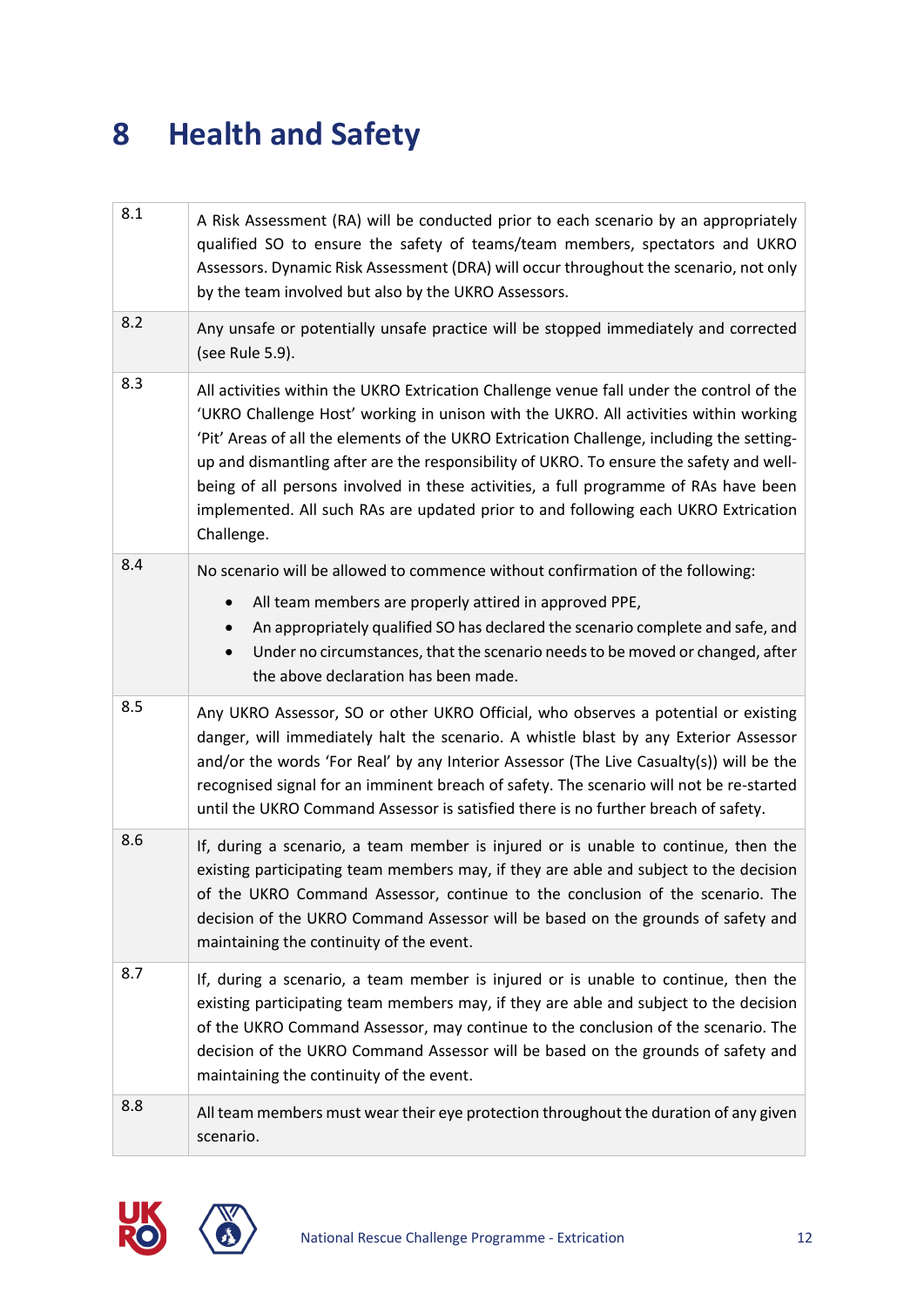|      | Team members in direct proximity to any vehicle cutting, spreading and/or relocation<br>activities, utilising rescue tools, i.e. hydraulic rescue equipment, must wear their eye<br>protection and utilise 'Full-Face' Helmet Visors during the equipment's use.                           |
|------|--------------------------------------------------------------------------------------------------------------------------------------------------------------------------------------------------------------------------------------------------------------------------------------------|
| 8.9  | The live casualty must be appropriately protected at all times. If any item of the live<br>casualty's PPE is removed by a team member, it must be replaced before full rescue<br>activities can continue. Failure to do so may result in a loss of points or possible<br>disqualification. |
| 8.10 | Testing of pneumatic chisels/tools will only be permitted on wooden blocks and with<br>the 'head' facing away from any person.                                                                                                                                                             |
| 8.11 | Vehicle tyres can only be deflated by valve or valve stem removal. The slashing or<br>puncturing of tyres is strictly prohibited.                                                                                                                                                          |

# **9 Assessing and Scoring**

| 9.1 | Each team will be assessed, using common criteria, by a minimum team of four UKRO<br>Assessors who will score the following areas:<br>Incident Command and Control (Command),<br>$\bullet$<br>Physical Rescue and General Extrication Techniques (Technical), and<br>$\bullet$<br>Pre-Hospital Medical Care and Casualty Extrication (Medical - Interior and<br>$\bullet$<br>Exterior Assessors).                              |
|-----|--------------------------------------------------------------------------------------------------------------------------------------------------------------------------------------------------------------------------------------------------------------------------------------------------------------------------------------------------------------------------------------------------------------------------------|
| 9.2 | Copies of the UKRO Extrication Challenge Scoresheets and Guidelines, as utilised by the<br>UKRO Assessors, are available on the UKRO website.                                                                                                                                                                                                                                                                                  |
| 9.3 | Points awarded per Assessing Discipline Sub-Section will be totalled and each Sub-<br>Section added together to give an overall score for that particular Assessing Discipline.<br>Each Assessing Discipline score, for each scenario type ('Standard' or 'Complex') will<br>result in a ranking, i.e. the highest score within Command, will be ranked first, equating<br>to 1 point.                                         |
| 9.4 | A team's overall scenario type and/or UKRO Extrication Challenge score will be the<br>combined ranking points, i.e. where a team finishes first in Command (1 point), eighth<br>in Technical (8 points) and fifth in Medical (5 points), their total team score for that<br>scenario is 14 points. Should the same team score 12 points within the next scenario,<br>their UKRO Extrication Challenge score will be 26 points. |
| 9.5 | The 'Best Team' will be decided by the lowest combined ranking points across all<br>categories.                                                                                                                                                                                                                                                                                                                                |



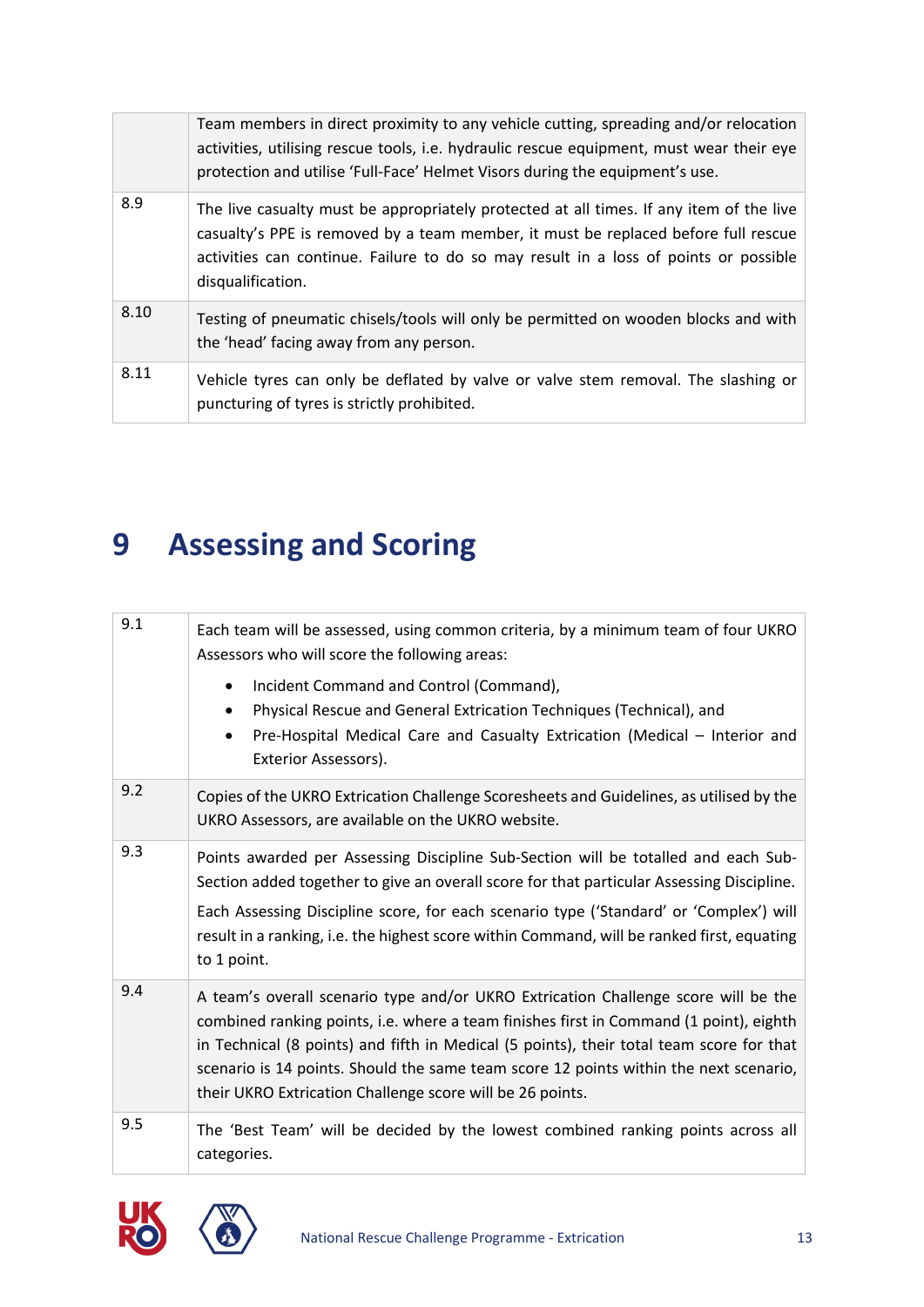| 9.6 | In the event of two teams being tied in any scenario and/or UKRO Extrication Challenge,<br>etc. a 'Count Back' process will be undertaken to establish the final overall ranking. The<br>'Count Back' process will be conducted as follows: |                                                                                                                                                                                                                                                                                                                                                                                                                                                                                                                                                                                                                                                                                                                                                                     |  |  |
|-----|---------------------------------------------------------------------------------------------------------------------------------------------------------------------------------------------------------------------------------------------|---------------------------------------------------------------------------------------------------------------------------------------------------------------------------------------------------------------------------------------------------------------------------------------------------------------------------------------------------------------------------------------------------------------------------------------------------------------------------------------------------------------------------------------------------------------------------------------------------------------------------------------------------------------------------------------------------------------------------------------------------------------------|--|--|
|     |                                                                                                                                                                                                                                             | The total scores for the all Assessing Disciplines and scenarios will be added<br>$\bullet$<br>together, the highest total score will be declared the winner,<br>Where the above result is tied, the Command Assessing Discipline, with the<br>highest ranking Incident Commander (IC) will dictate the winner, due to the IC's<br>overall responsibility for the Health and Safety of the casualty(s) and<br>emergency service responders, at any given incident,<br>• Should the above still result in a tie, the Medical Assessing Discipline will be<br>compared, and so on, and<br>• If every criterion above is tied the scenario and/or UKRO Extrication Challenge<br>will be declared a 'dead heat' and both teams will be awarded the same<br>recognition. |  |  |

#### **10 Awards**

At each UKRO National Challenge, recognition is given for the performances of the team and team's members in the form of awards. The effort and dedication that has been undertaken by participants for this challenge, over many months, culminates in a formal award ceremony at a prestigious venue, where the following achievements are acknowledged.

Best Team 2nd Best Team 3rd Best Team

Best Incident Commander 2nd Best Incident Commander 3rd Best Incident Commander

Best Medic 2nd Best Medic 3rd Best Medic

Best Technical Team

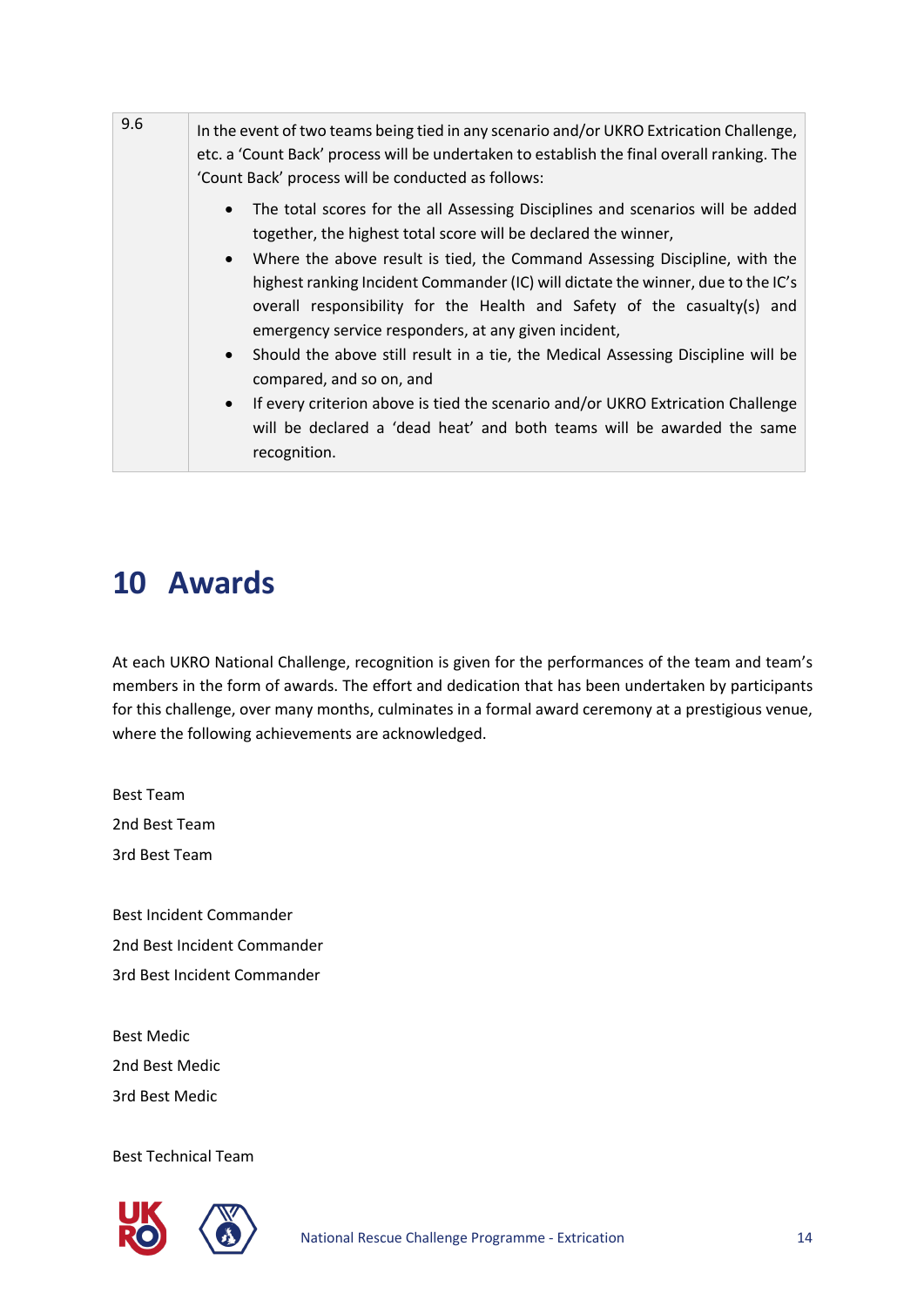2nd Best Technical Team

3rd Best Technical Team

Awards will also be presented at the Closing Ceremony for teams/team members competing in the other UKRO National Challenge Rescue Disciplines.

#### **11 Documentation**

| 11.1                                                                                     | Please refer to the UKRO web site for the following forms:                                                                       |  |  |
|------------------------------------------------------------------------------------------|----------------------------------------------------------------------------------------------------------------------------------|--|--|
|                                                                                          | <b>Team Registration Form</b><br>$\bullet$                                                                                       |  |  |
|                                                                                          | Authorisation To Compete and Insurance Indemnity                                                                                 |  |  |
| 11.2                                                                                     | Registration will open on 5 <sup>th</sup> May and close on 17 <sup>th</sup> June 2022.                                           |  |  |
|                                                                                          | In order to register please visit https://ukro.academy/ukro-challenge-2022-booking                                               |  |  |
|                                                                                          | In order to register please complete and submit by e-mail the 2 following documents:                                             |  |  |
|                                                                                          | 1. Team Registration Form                                                                                                        |  |  |
| This is a new multi-team entry form and so each Service needs to co-ordinate its entries |                                                                                                                                  |  |  |
|                                                                                          | and submit them on a single form. In the event that additional entries are required after                                        |  |  |
|                                                                                          | submission then the original should simply be updated and resubmitted.                                                           |  |  |
|                                                                                          |                                                                                                                                  |  |  |
|                                                                                          | 2. Authorisation to Compete and Indemnity Insurance Certificate                                                                  |  |  |
|                                                                                          | This should be signed by a Principal Officer (or other officer authorised by your CFO).                                          |  |  |
|                                                                                          | In submitting the documents you are agreeing to the terms and conditions set out<br>below.                                       |  |  |
| 11.3                                                                                     |                                                                                                                                  |  |  |
|                                                                                          | There are 2 methods of payment:                                                                                                  |  |  |
|                                                                                          | <b>By BACS</b><br>1.                                                                                                             |  |  |
|                                                                                          | 2. By Cheque (made payable to "UKRO").                                                                                           |  |  |
|                                                                                          | Please ensure you provide a Purchase Order Number on the Team Registration Form so<br>we can raise an invoice.                   |  |  |
|                                                                                          | Teams should visit the UKRO website for specific information<br>regarding<br>accommodation.                                      |  |  |
| 11.4                                                                                     | <b>Terms and Conditions of Registration</b>                                                                                      |  |  |
|                                                                                          | If for any reason a team is not accepted as a valid entrant to the competition<br>1.<br>all entry fees will be refunded in full. |  |  |